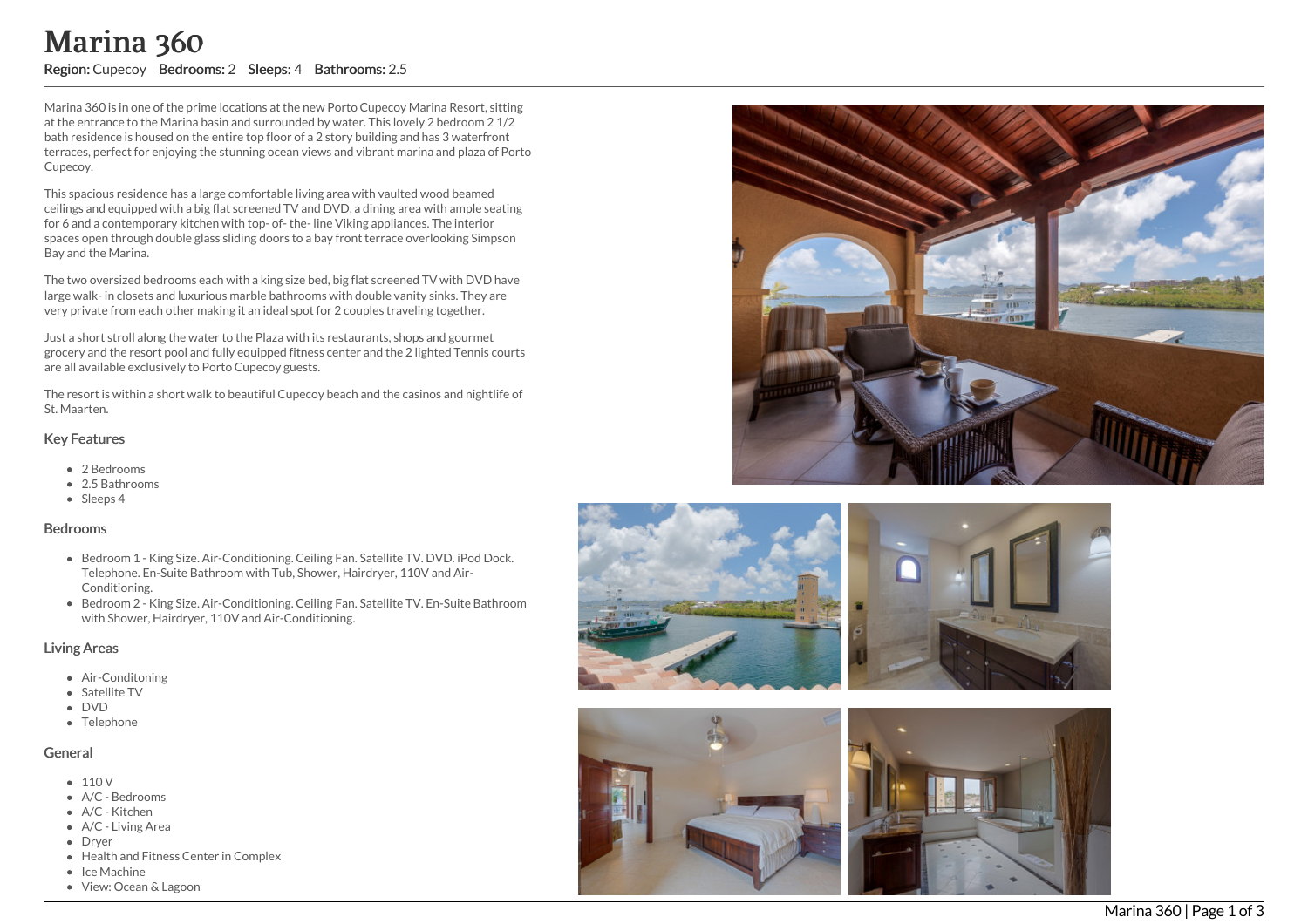- Safe
- Satellite TV
- Shared Communal Pool
- Short Walk to Beach
- Tub
- Underground Parking
- WiFi

# Kitchen

- Air-Conditioning
- Refrigerator
- Blender
- Microwave
- Toaster
- Coffee Maker
- Oven
- Stove
- Ice Maker
- Dishwasher
- Washer
- Dryer
- $\bullet$  Iron

# Staff

Housekeeper (once per week, minimum 7 night stay required)